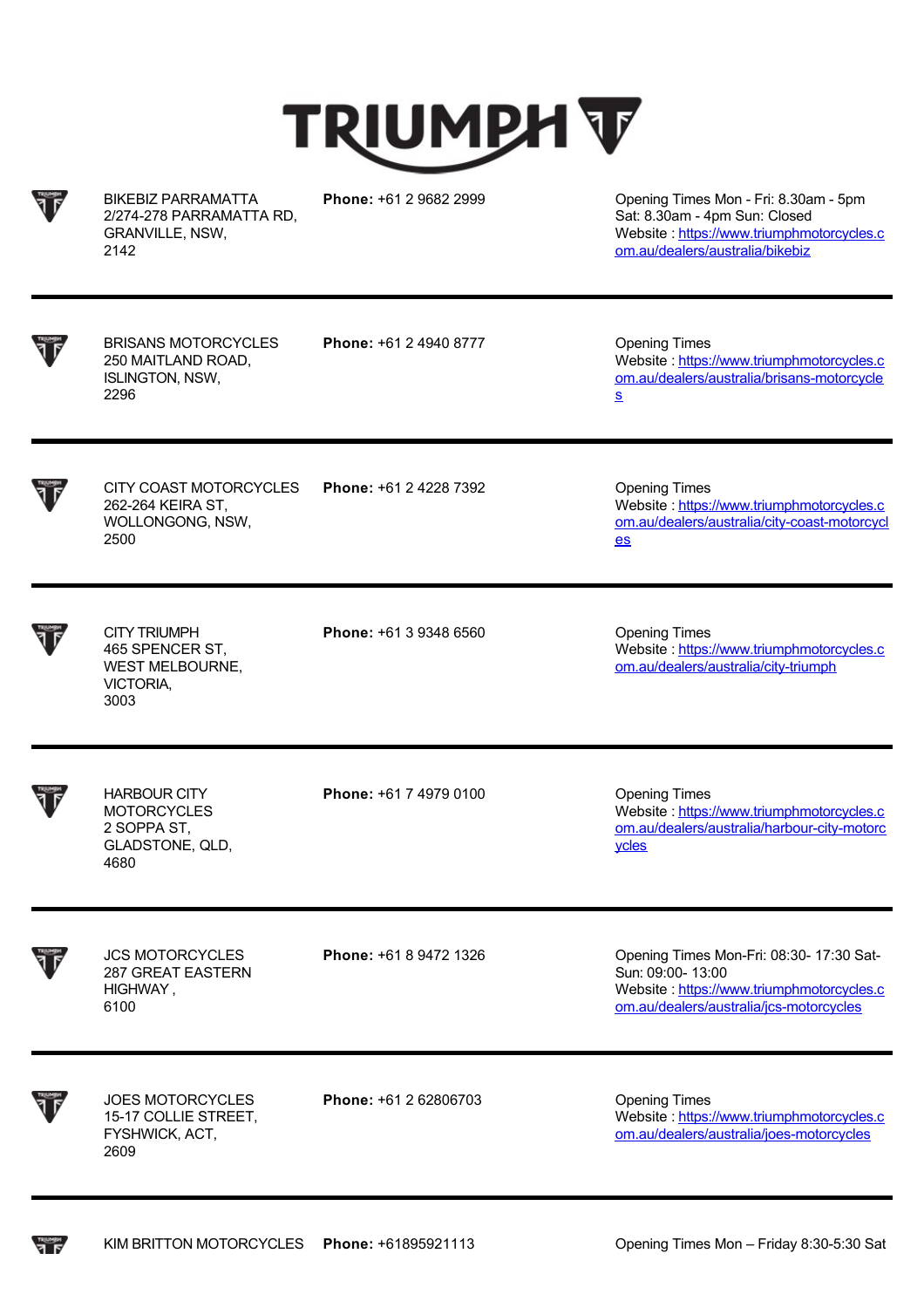91 DIXON ROAD, ROCKINGHAM, WA, 6169

 $8:30 - 100$ Website : <u>https://www.triumphmotorcycles.c</u> [om.au/dealers/australia/kim-britton-motorcy](https://www.triumphmotorcycles.com.au/dealers/australia/kim-britton-motorcycles) cles

| <b>MILDURA MOTORCYCLES</b><br>733 FIFTEENTH ST,<br>MILDURA, VIC,<br>3501          | Phone: +61 3 5023 2046 | Opening Times Mon-Fri: 09:00- 17:30 Sat:<br>09:00-12:00<br>Website: https://www.triumphmotorcycles.c<br>om.au/dealers/australia/mildura-motorcycle<br><u>s</u>              |
|-----------------------------------------------------------------------------------|------------------------|-----------------------------------------------------------------------------------------------------------------------------------------------------------------------------|
| <b>MOTORWORKS</b><br>248 ARGYLE ST,<br>HOBART, TAS,<br>7000                       | Phone: +61 3 6234 3888 | Opening Times Mon-Fri: 08:30- 17:30 Sat-<br>Sun: 09:00- 13:00<br>Website: https://www.triumphmotorcycles.c<br>om.au/dealers/australia/motorworks                            |
| NORTHSIDE MOTORCYCLES<br>335 PACIFIC HWY,<br>ARTARMON, NSW,<br>2064               | Phone: +61 2 9439 3549 | Opening Times MON - FRI: 08:30 - 18:00<br>SAT: 09:00 - 16:00<br>Website: https://www.triumphmotorcycles.c<br>om.au/dealers/australia/northside-motorcycl<br>$es$            |
| <b>NORTHWEST</b><br><b>MOTORCYCLES</b><br>4 REIBEY ST,<br>ULVERSTON, TAS,<br>7315 | Phone: +61 3 6425 3337 | <b>Opening Times</b><br>Website: https://www.triumphmotorcycles.c<br>om.au/dealers/australia/northwest-motorcycl<br>$es$                                                    |
| NT MOTORCYCLES<br>637 STUART HWY,<br>BERRIMAH, NT,<br>0828                        | Phone: +61 8 8939 0390 | <b>Opening Times</b><br>Website: https://www.triumphmotorcycles.c<br>om.au/dealers/australia/nt-motorcycles                                                                 |
| <b>OLIVER'S MOTORCYCLES</b><br>1098 IPSWICH ROAD,<br>MOOROOKA, QLD,<br>4444       | Phone: +61 7 3193 4444 | Opening Times Monday - Friday: 8:00 am -<br>5:30 pm Saturday: 8:00 am - 4:00 pm<br>Website: https://www.triumphmotorcycles.c<br>om.au/dealers/australia/olivers-motorcycles |
| PETER STEVENS ADELAIDE<br>221 FRANKLIN ST.,<br>ADELAIDE, SA,<br>5000              | Phone: +61 8 8212 1494 | <b>Opening Times</b><br>Website: https://www.triumphmotorcycles.c<br>om.au/dealers/australia/peter-stevens-adela<br>ide                                                     |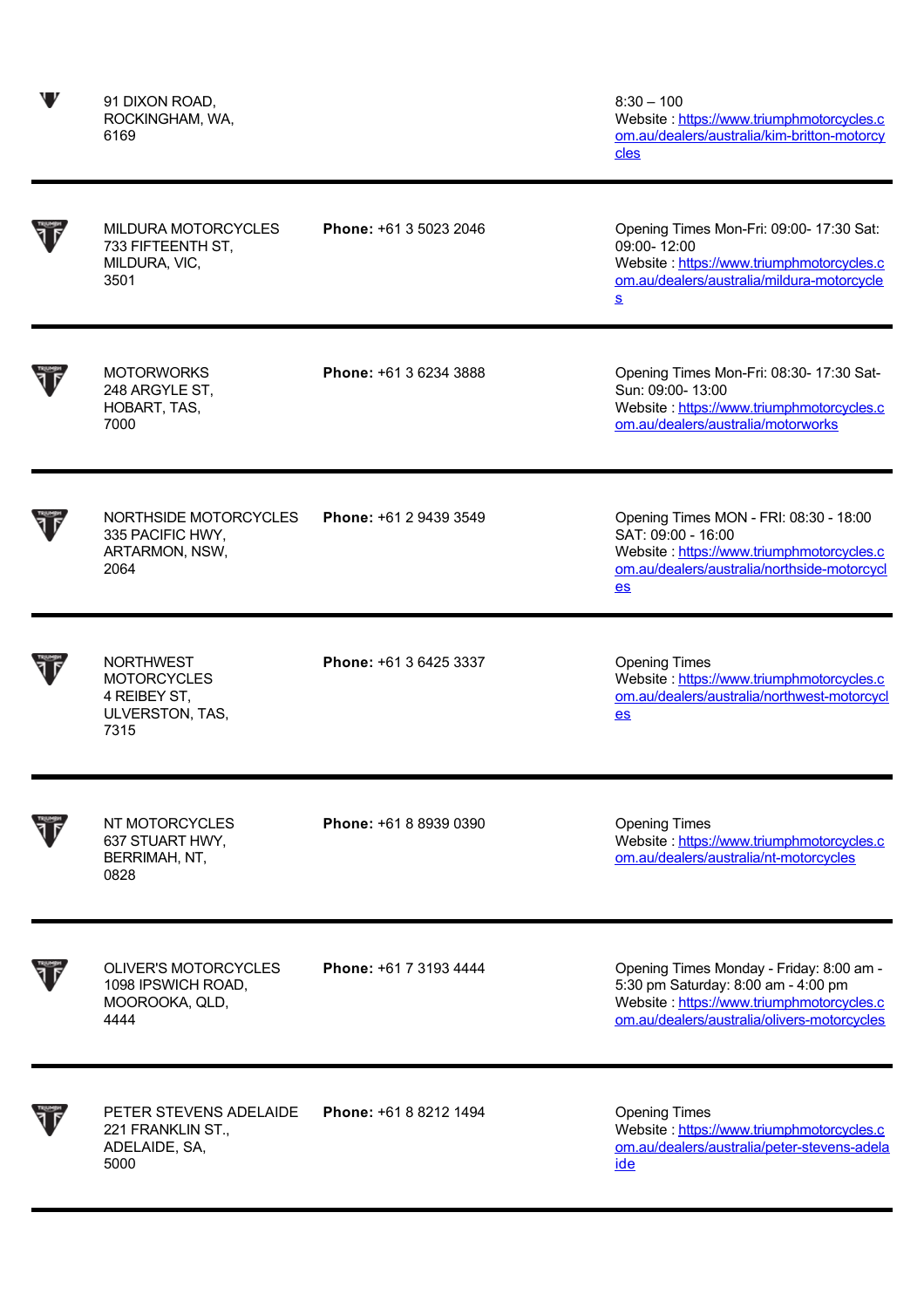PETER STEVENS DANDENONG 109 LONSDALE ST, DANDENONG, VIC, 3175

**Phone:** +61 3 9791 7722 Opening Times

Website : https://www.triumphmotorcycles.c [om.au/dealers/australia/peter-stevens-dand](https://www.triumphmotorcycles.com.au/dealers/australia/peter-stevens-dandenong) enong



PETER STEVENS GEELONG 21 MERCER ST, GEELONG, VIC, 3220

**Phone:** +61 3 5221 0400 Opening Times

Website : https://www.triumphmotorcycles.c [om.au/dealers/australia/peter-stevens-geelo](https://www.triumphmotorcycles.com.au/dealers/australia/peter-stevens-geelong) ng



PETER STEVENS RINGWOOD 507 MAROONDAH HWY, RINGWOOD, VIC, 3134

**Phone:** +61 3 8870 1322 Opening Times Showroom: Mon to Fri: 9:00am to 5:30pm Saturday: 9:00am to 4:00pm Service centre: Mon to Fri: 8:30am to 5:30pm Saturday 9:00am to 1pm Website : https://www.triumphmotorcycles.c [om.au/dealers/australia/peter-stevens-ringw](https://www.triumphmotorcycles.com.au/dealers/australia/peter-stevens-ringwood) ood

PORT MACQUARIE MOTORCYCLES 59 HASTINGS RIVER DVE, PORT MACQUARIE, NSW, 2444 **Phone:** +61 2 6583 6060 Opening Times Website : https://www.triumphmotorcycles.c [om.au/dealers/australia/port-maquarie-moto](https://www.triumphmotorcycles.com.au/dealers/australia/port-maquarie-motorcycles) **rcycles** RISING SUN MOTOSPORTS 37 BOWEN RD, TOWNSVILLE, QLD, 4810 **Phone:** +61 7 4779 0211 Opening Times Website : https://www.triumphmotorcycles.c [om.au/dealers/australia/motorcycle-world](https://www.triumphmotorcycles.com.au/dealers/australia/motorcycle-world)

SUNSTATE MAROOCHYDORE 86 AERODROME RD, MAROOCHYDORE, QLD, 4558

**Phone:** +61 7 5479 4344 **Opening Times** 

Website : https://www.triumphmotorcycles.c [om.au/dealers/australia/sunstate-maroochy](https://www.triumphmotorcycles.com.au/dealers/australia/sunstate-maroochydore) dore



SUNSTATE MOTORCYCLES FRASER COAST 81 Old Maryborough Road, Pialba, Queensland, 4655

**Phone:** 07 4124 2322 **Opening Times** 

Website : https://www.triumphmotorcycles.c [om.au/dealers/australia/sunstate-hervey-bay](https://www.triumphmotorcycles.com.au/dealers/australia/sunstate-hervey-bay)



TAMWORTH TRIUMPH 244 GOONOO GOONOO ROAD,

**Phone:** +61 2 6762 1557 **Opening Times** 

Website: https://www.triumphmotorcycles.c [om.au/dealers/australia/tamworth-triumph](https://www.triumphmotorcycles.com.au/dealers/australia/tamworth-triumph)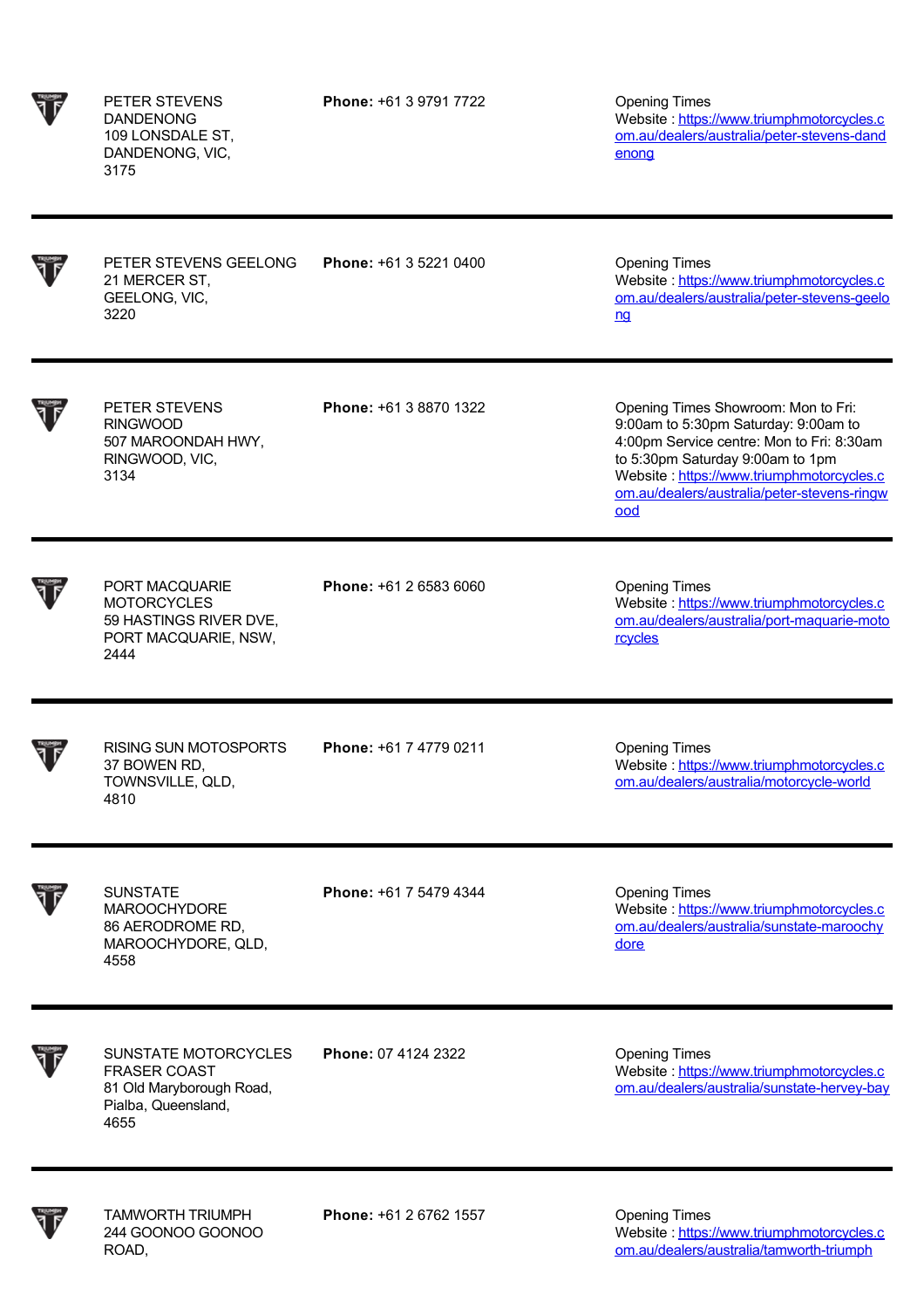TAMWORTH, NSW, 2340

| <b>TEAMMOTO TRIUMPH</b><br><b>SPRINGWOOD</b><br>61 MOSS ST.,<br>SPRINGWOOD, QLD,<br>4127  | Phone: +61 7 3380 2161 | Opening Times Monday - Friday, 8.00am -<br>5.30pm, Saturday 8.00am - 4.00pm Closed<br>Sundays<br>Website: https://www.triumphmotorcycles.c<br>om.au/dealers/australia/team-moto-springw<br>ood                                                                           |
|-------------------------------------------------------------------------------------------|------------------------|--------------------------------------------------------------------------------------------------------------------------------------------------------------------------------------------------------------------------------------------------------------------------|
| <b>TEAMMOTO TRIUMPH</b><br><b>VIRGINIA</b><br>1924 SANDGATE RD,<br>VIRGINIA, QLD,<br>4014 | Phone: +61 7 3177 5059 | <b>Opening Times</b><br>Website: https://www.triumphmotorcycles.c<br>om.au/dealers/australia/team-moto-virginia                                                                                                                                                          |
| TRIUMPH BALCATTA<br>511 WANNEROO ROAD,<br>BALCATTA, WA,<br>6021                           | Phone: +61 8 9344 4444 | Opening Times Monday 8.30am-5.30pm<br>Tuesday 8.30am-5.30pm Wednesday<br>8.30am-5.30pm Thursday 8.30am-5.30pm<br>Friday 8.30am-5.30pm Saturday 8.30am-<br>12.30pm Sunday CLOSED<br>Website: https://www.triumphmotorcycles.c<br>om.au/dealers/australia/triumph-balcatta |
| <b>TRIUMPH GOLD COAST</b><br>UNIT 28/12 LAWRENCE DVE,<br>NERANG, 4211                     | Phone: +61 7 55202300  | <b>Opening Times</b><br>Website: https://www.triumphmotorcycles.c<br>om.au/dealers/australia/triumph-gold-coast                                                                                                                                                          |
| <b>TRIUMPH LAUNCESTON</b><br>468 WESTBURY ROAD,<br>PROSPECT, TASMANIA,<br>7250            | Phone: +61 3 6344 8680 | <b>Opening Times</b><br>Website: https://www.triumphmotorcycles.c<br>om.au/dealers/australia/triumph-launceston                                                                                                                                                          |
| <b>TRIUMPH LISMORE</b><br>232 UNION ST,<br>LISMORE, NSW,<br>2480                          | Phone: +61 2 6619 1001 | <b>Opening Times</b><br>Website: https://www.triumphmotorcycles.c<br>om.au/dealers/australia/triumph-lismore                                                                                                                                                             |
| <b>TRIUMPH SYDNEY</b><br>619 PRINCES HWY,<br>TEMPE NSW, 2044                              | Phone: 02 8577 9098    | <b>Opening Times</b><br>Website: https://www.triumphmotorcycles.c<br>om.au/dealers/australia/triumph-sydney                                                                                                                                                              |